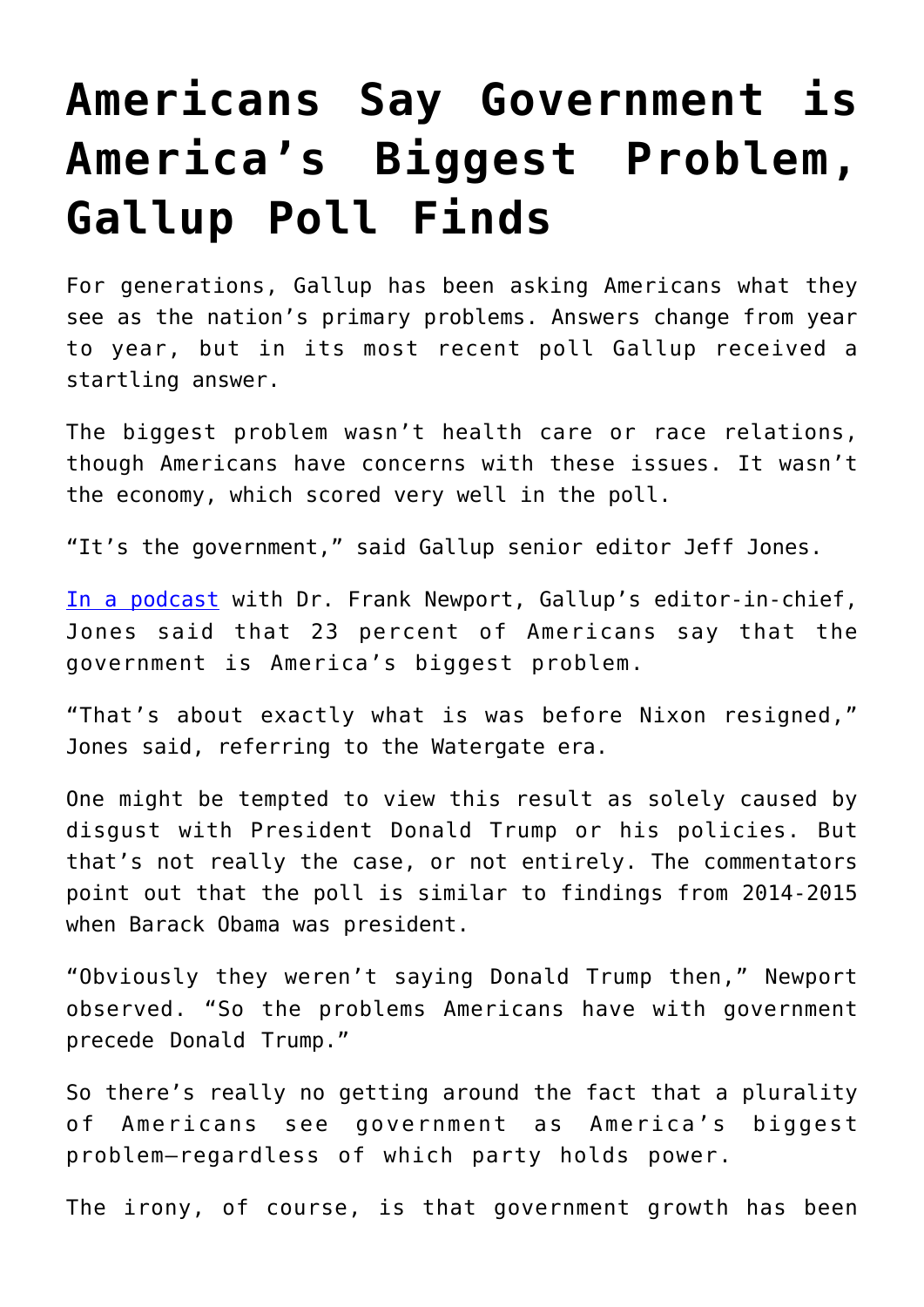perhaps the most reliable fact of the last half-century, right behind death and taxes. Interestingly, as the graph below shows, it's a trend that has continued regardless of which party holds power in Washington, D.C.



With America facing a \$20 trillion debt that is [projected to](https://www.intellectualtakeout.org/article/us-one-generation-away-greece-debt-crisis) [explode](https://www.intellectualtakeout.org/article/us-one-generation-away-greece-debt-crisis), one is tempted to think that perhaps the poll's findings suggest that U.S. citizens are finally having second thoughts about big government. Don't be too sure.

The idea that government itself—not simply the people administering it—could be the primary problem might be too foreign to the modern mind to take hold. As Hayek pointed out in the [The Road to Serfdom](http://amzn.to/2jmwoxd), humans have great difficulty unlearning things, and the idea of government as a force for good is embedded in the modern psyche:

*"We are ready to accept almost any explanation of the present crisis of our civilization except one: that the present state of the world may be the result of genuine error on our own*